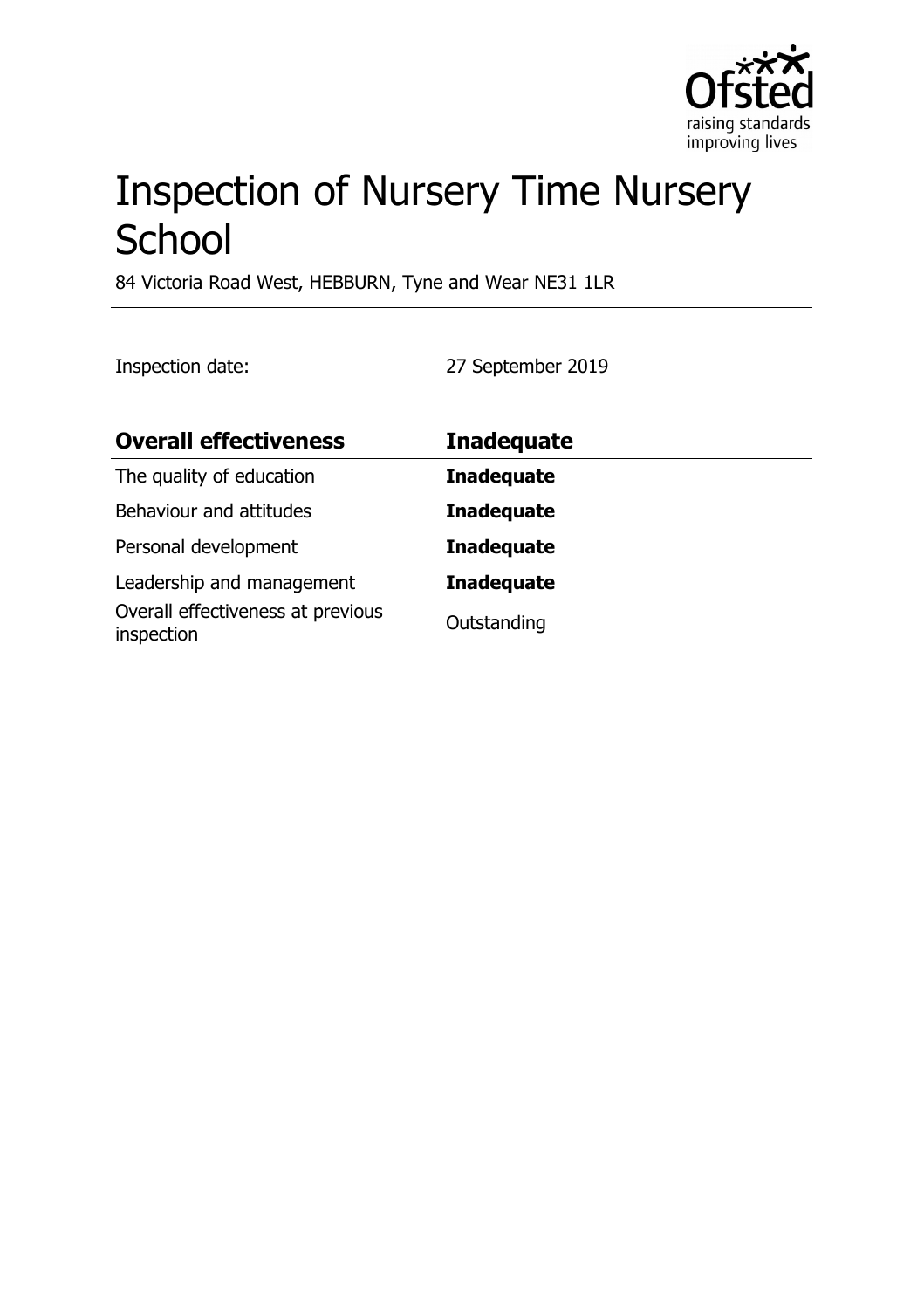

## **What is it like to attend this early years setting?**

#### **The provision is inadequate**

Children are not as safe as they should be. Managers do not ensure that staff follow guidance for the safe use of some of the equipment used with babies and risk assessments are not effective. Managers and staff have not taken adequate steps to help some children that they have identified as having lower levels of achievement to catch up in their learning. Although parents share positive views of the nursery, partnerships with them are weak. Some parents report that staff do not share information with them about their child's development. During the inspection, it was found that concerns about children's development are not shared with parents quickly enough.

A number of children in the nursery are not reaching typical expectations for their age in communication and language development. Some staff have a weak understanding of how to support children effectively in this area of learning. Staff's expectations of children are, at times, inappropriate. Staff set routines that are too difficult for the two-year-old children to follow. Some children become upset and others become disruptive. Some activities that staff present are not achievable for younger children and they lose interest. Although the staff-to-child ratio requirements are met, there are times when staff are not vigilant enough to fully assure children's safety. Children benefit from plenty of praise and they play happily in the nursery.

### **What does the early years setting do well and what does it need to do better?**

- $\blacksquare$  Managers have not assessed the risks posed by some equipment used in the baby room. They do not ensure that they and staff are aware of the manufacturer's guidance for the safe use of bouncing chairs. Young babies sleep in bouncing chairs, unsupervised, for prolonged periods of time. Additionally, older babies, who exceed the maximum safe weight, are permitted to sleep in them.
- $\blacksquare$  Staff do not consistently supervise children well enough. For example, staff did not notice when children climbed onto the side of a cot and up into a water tray.
- Some staff do not have a good enough understanding of children's typical development when learning to talk. Their expectations for children's language and communication skills are not high enough and they do not quickly identify children who need further support. Their knowledge of how to help children to develop their speaking skills is weak.
- Partnerships with others are weak. Arrangements to share information with parents, other settings that children attend and other professionals are not well established. This is particularly true for children who are not achieving typical expectations for their age. Staff and managers do not always act swiftly when they identify delays in children's development. They do not always share their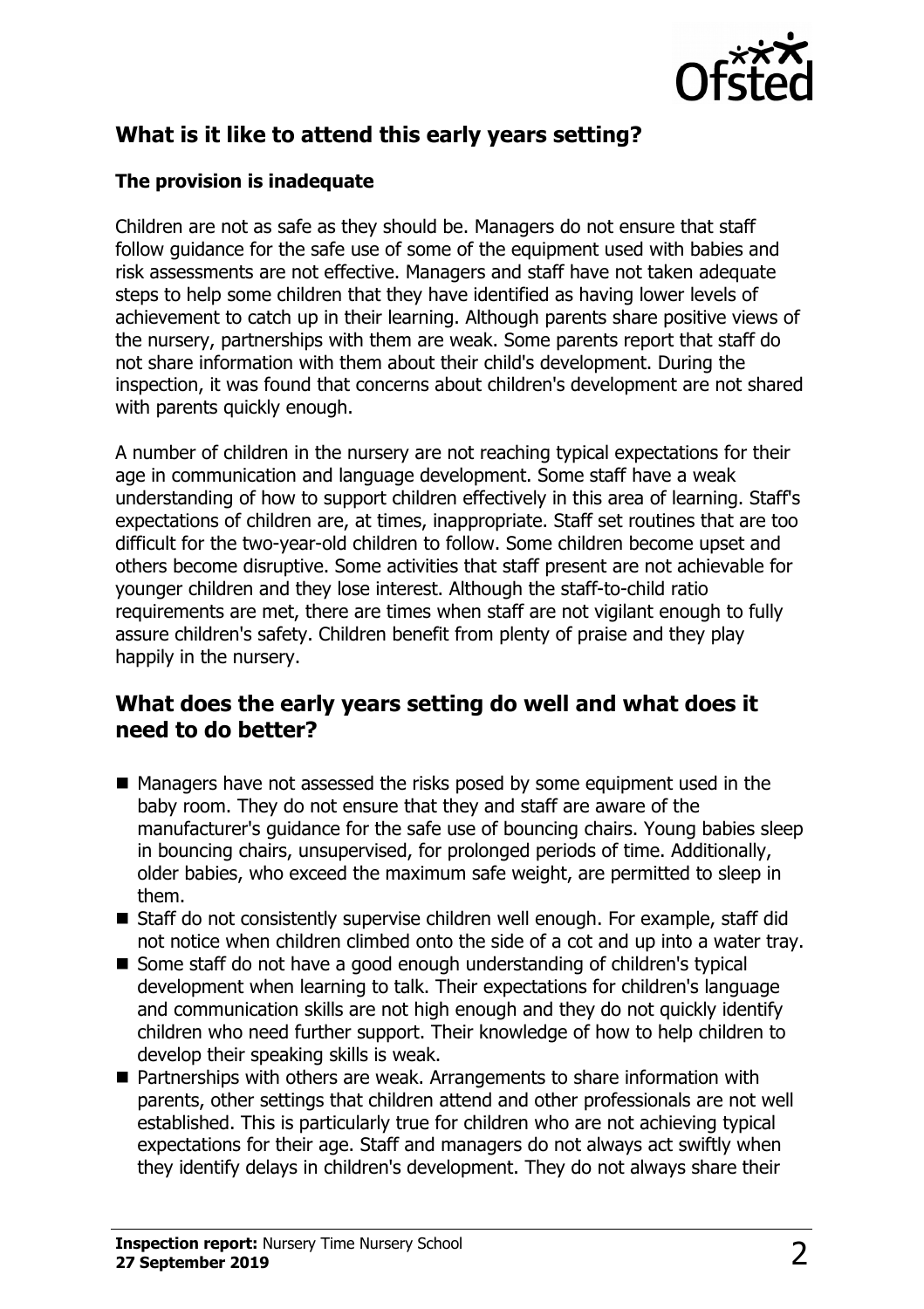

concerns with parents. They do not address children's individual learning needs well enough in order to help them to catch up in their learning.

- Hygiene procedures in the baby room do not promote children's good health well enough. Babies are at risk of cross infection because staff do not ensure that dummies are cleaned properly after they have been dropped on the floor. Babies pick up other babies' dummies from the floor and put them in their mouth. Staff do not teach children good hygiene habits, such as using tissues for runny noses.
- $\blacksquare$  Staff in the older-children's room teach children about responsibility and encourage their independence. For example, they support children to serve their own meals. This works well for three- and four-year-old children who follow instructions, help one another and develop some good self-help skills. However, two-year-old children who are new to the room cannot manage this and become restless and upset.
- Some activities provided support children's learning well. For example, preschool children use their imaginations and experiment with a range of materials while they make 'potions'. Babies engage in early pretend play when they dress up in hats and shoes. However, two-year-old children become bored and distracted during group activities because they are not appropriate for their age and stage of development.
- Managers review some aspects of practice and aim for improvement. For example, they have recently changed the way staff plan for children's learning. Although managers have not yet been able to assess the impact this has had, staff report that their workload is now more manageable.

## **Safeguarding**

The arrangements for safeguarding are not effective.

Children's safety is not adequately assured due to weaknesses in risk assessment and the unsafe arrangements for sleeping babies. Furthermore, staff do not consistently supervise children closely enough to help to prevent accidents and injuries. Children's good health is compromised because staff do not follow effective hygiene procedures. Staff have an appropriate understanding of how to identify children at risk of abuse and know what to do if they are concerned about a child's welfare. Managers have developed effective recruitment procedures and ongoing checks that help to ensure that staff are suitable for their role.

#### **What does the setting need to do to improve?**

**To meet the requirements of the early years foundation stage and Childcare Register the provider must:**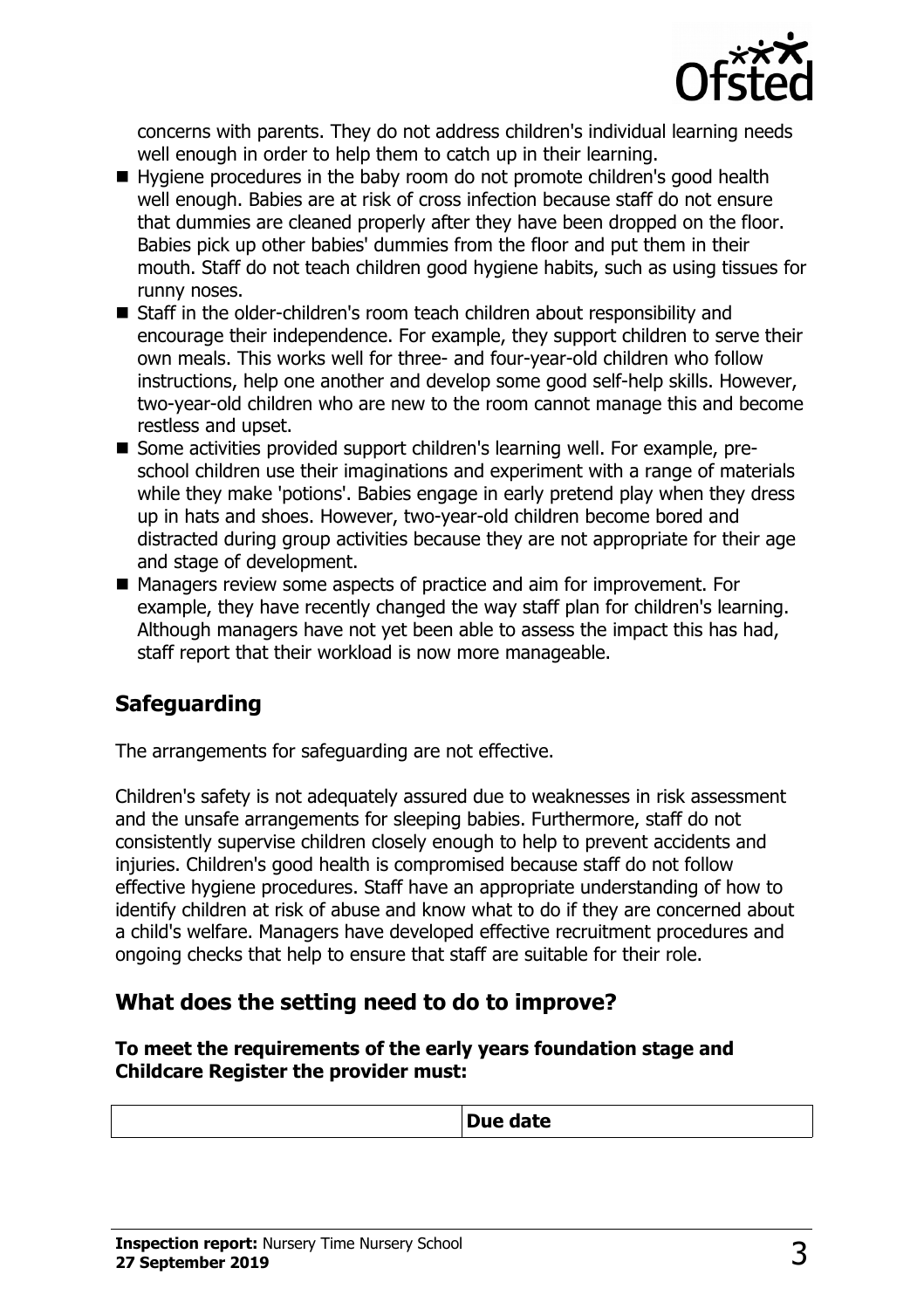

| ensure that risk assessments are<br>thorough and are used to inform staff<br>practice, particularly in relation to safe<br>sleeping arrangements for children                                                         | 18/10/2019 |
|-----------------------------------------------------------------------------------------------------------------------------------------------------------------------------------------------------------------------|------------|
| ensure that staff supervise children well<br>enough to ensure their safety at all times                                                                                                                               | 18/10/2019 |
| ensure that effective hygiene procedures<br>are understood by staff and<br>implemented at all times                                                                                                                   | 18/10/2019 |
| ensure that any concerns about<br>children's development are addressed<br>swiftly                                                                                                                                     | 18/10/2019 |
| ensure that there are effective<br>arrangements in place to share<br>information with parents and others<br>involved in children's care and learning                                                                  | 18/10/2019 |
| ensure that staff's teaching consistently<br>considers the needs, interests and<br>abilities of the children                                                                                                          | 18/10/2019 |
| ensure that staff have the knowledge<br>and skills necessary to provide quality<br>learning experiences for children, with<br>particular regard to supporting children's<br>communication and language<br>development | 18/10/2019 |
| ensure that staff have appropriate<br>expectations for children's attention and<br>behaviour to help to prevent times when<br>children become restless or disruptive.                                                 | 18/10/2019 |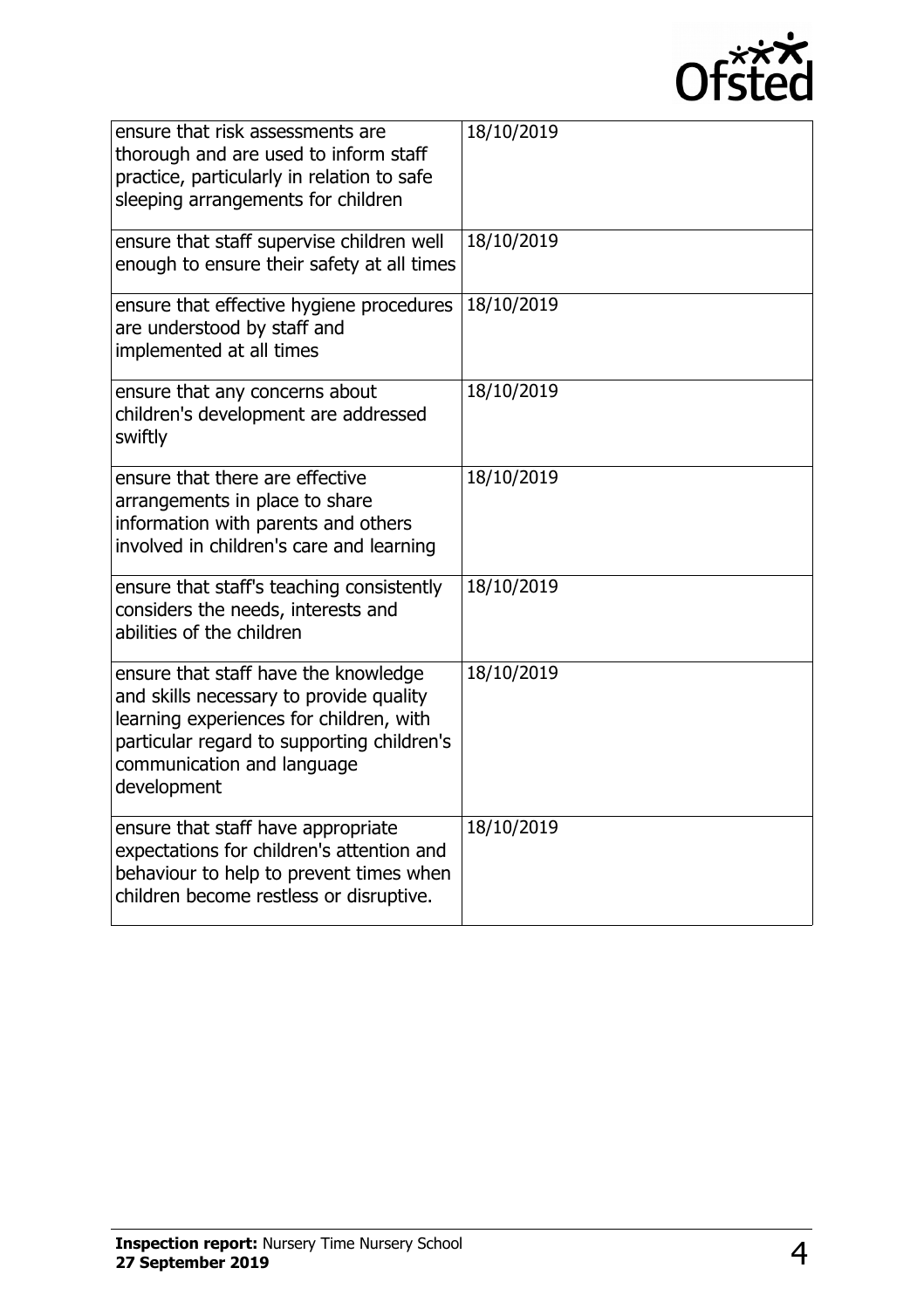

| <b>Setting details</b>                       |                                                                                      |
|----------------------------------------------|--------------------------------------------------------------------------------------|
| Unique reference number                      | EY268207                                                                             |
| <b>Local authority</b>                       | South Tyneside                                                                       |
| <b>Inspection number</b>                     | 10117620                                                                             |
| <b>Type of provision</b>                     | Childcare on non-domestic premises                                                   |
| <b>Registers</b>                             | Early Years Register, Compulsory Childcare<br>Register, Voluntary Childcare Register |
| Day care type                                | Full day care                                                                        |
| Age range of children                        | $0$ to 4                                                                             |
| <b>Total number of places</b>                | 59                                                                                   |
| Number of children on roll                   | 90                                                                                   |
| Name of registered person                    | Mr John & Mrs Susan Brown Partnership                                                |
| Registered person unique<br>reference number | RP906516                                                                             |
| Telephone number                             | 0191 430 1643                                                                        |
| Date of previous inspection                  | 26 November 2013                                                                     |
|                                              |                                                                                      |

### **Information about this early years setting**

Nursery Time Nursery School registered in 2003. The nursery employs 13 members of staff. Of these, 12 hold appropriate early years qualifications at level 3 and one at level 5. The nursery opens Monday to Friday for 51 weeks of the year. Sessions are from 7.30am to 6pm. The nursery provides funded early education for threeand four-year-old children.

### **Information about this inspection**

#### **Inspector**

Clare Wilkins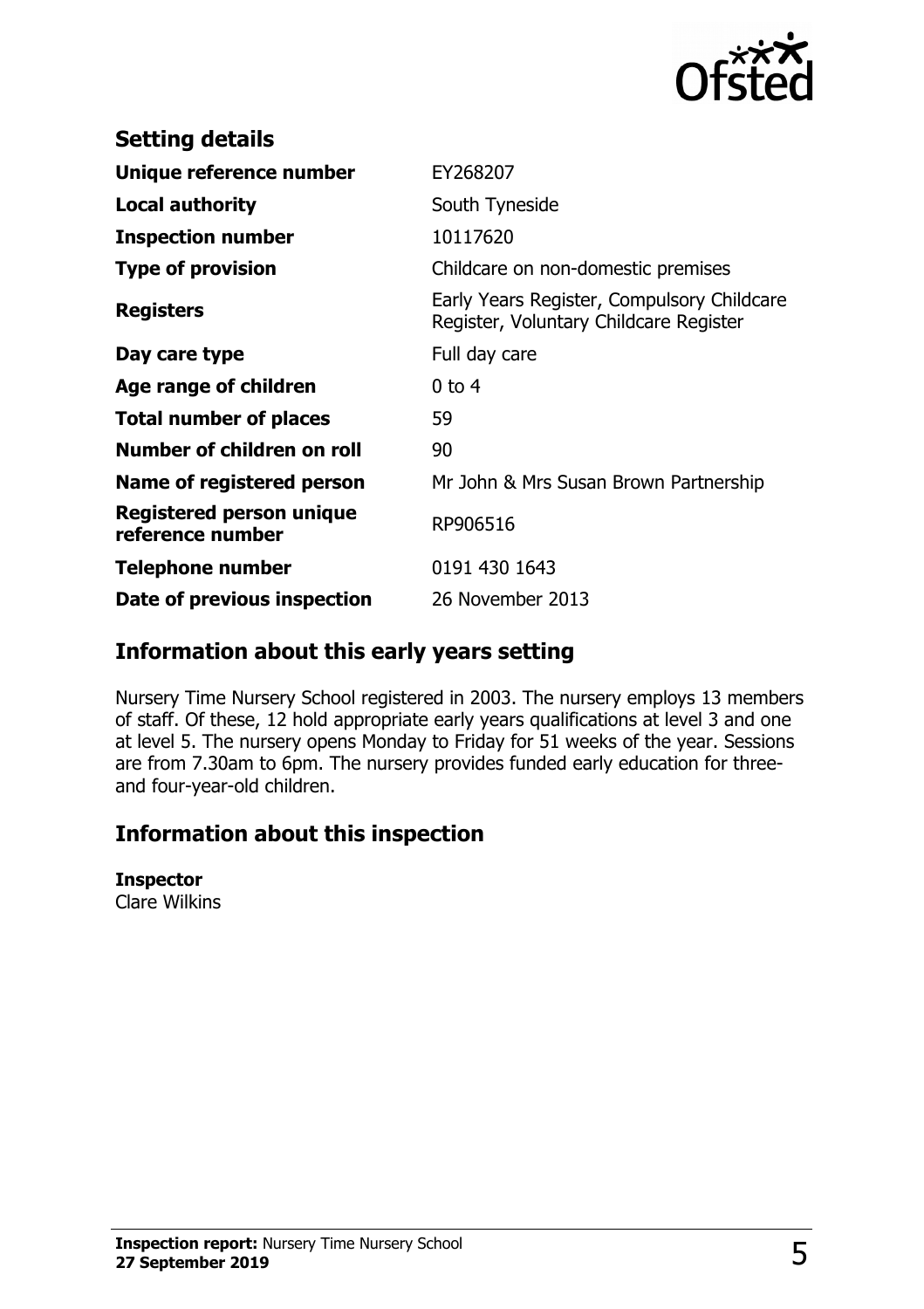

#### **Inspection activities**

- $\blacksquare$  The management team accompanied the inspector on a learning walk. They explained how the nursery is organised and the aims of the curriculum.
- $\blacksquare$  The manager and the inspector carried out a joint observation of staff's teaching. The inspector observed teaching further throughout the nursery rooms and outdoor area.
- $\blacksquare$  The inspector talked to staff and children at appropriate times during the inspection. She spoke to a number of parents and took account of the views of others through written feedback provided.
- A meeting was held between the inspector and the management team. The inspector looked at a sample of documents, including evidence of staff's suitability checks and qualifications.

We carried out this inspection under sections 49 and 50 of the Childcare Act 2006 on the quality and standards of provision that is registered on the Early Years Register. The registered person must ensure that this provision complies with the statutory framework for children's learning, development and care, known as the early years foundation stage.

If you are not happy with the inspection or the report, you can [complain to Ofsted.](http://www.gov.uk/complain-ofsted-report)